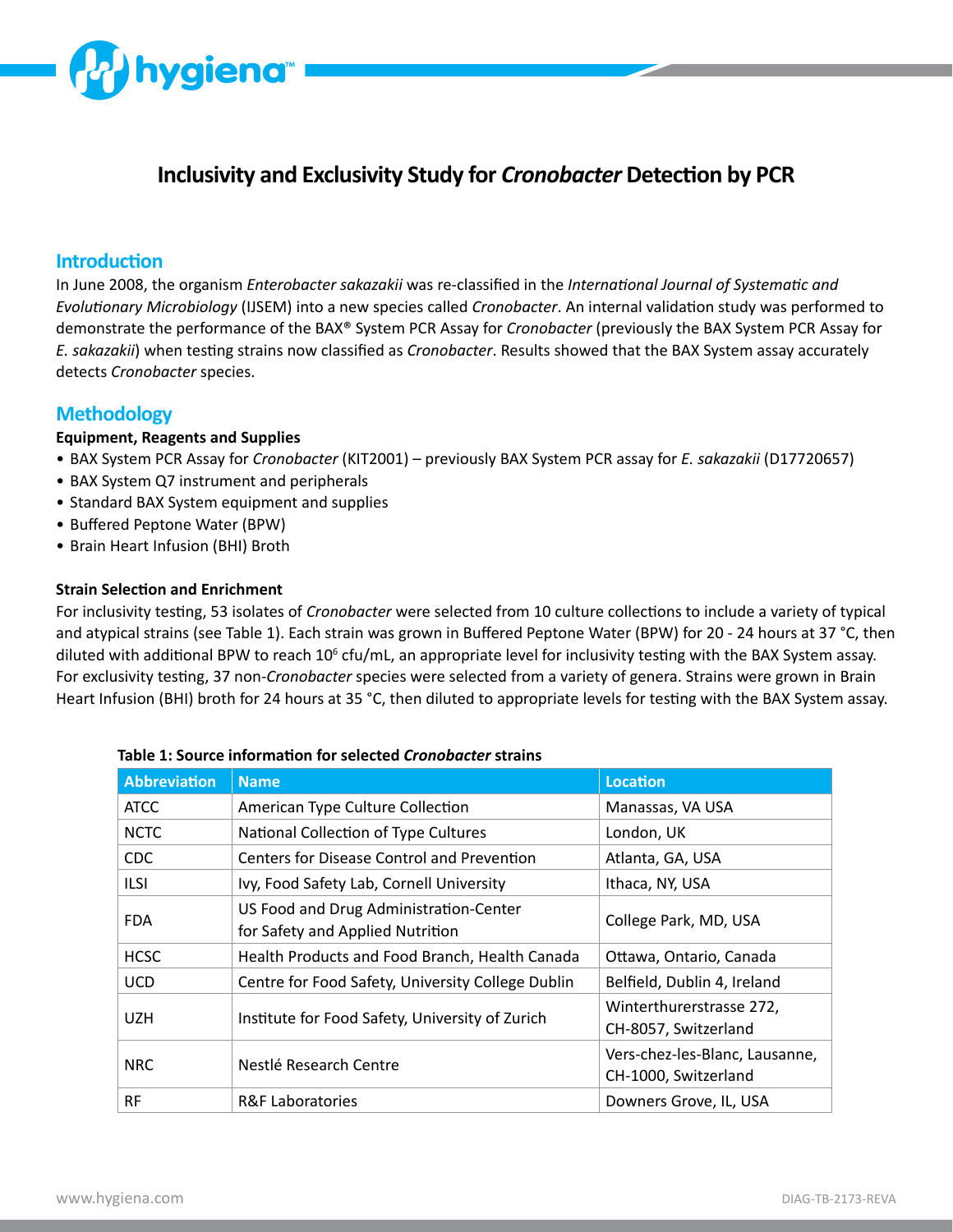#### **BAX System Method**

Isolates were prepared according to the protocol described in the BAX System User Guide. Lysis reagent was prepared by adding 150 μL protease to one 12 mL bottle of lysis buffer. Culture dilutions were added in 5 μL aliquots to 200 μL lysis reagent in cluster tubes. Cluster tubes were heated at 37 °C for 20 minutes and 95 °C for 10 minutes, then cooled at 2 - 8 °C for 5 minutes in a cooling block. Samples were transferred in 50 μL aliquots to PCR tubes with tablets, and a full process was run in the BAX System Q7 instrument.

### **Results**

The results of inclusivity testing are summarized in Table 2. Of the 53 strains tested, 51 returned positive results. Three of the isolates (indicated with an asterisk) returned negative results at the initial density but were positive when re-run at  $10<sup>7</sup>$  cfu/mL.

For the two strains reporting negative results, further extensive phenotypic taxonomic characterization identified one as *Pantoea agglomerans* and the other as an atypical *Enterobacter*. This suggests that these strains may have been mis-identified as *Cronobacter* before testing.

Exclusivity results are summarized in Table 3. All 37 strains of non-*Cronobacter* species returned negative results.

### **Conclusions**

This study, with the exception of two unconfirmed samples, demonstrates that the current BAX System PCR Assay for *Cronobacter* can reliably detect *Cronobacter* species.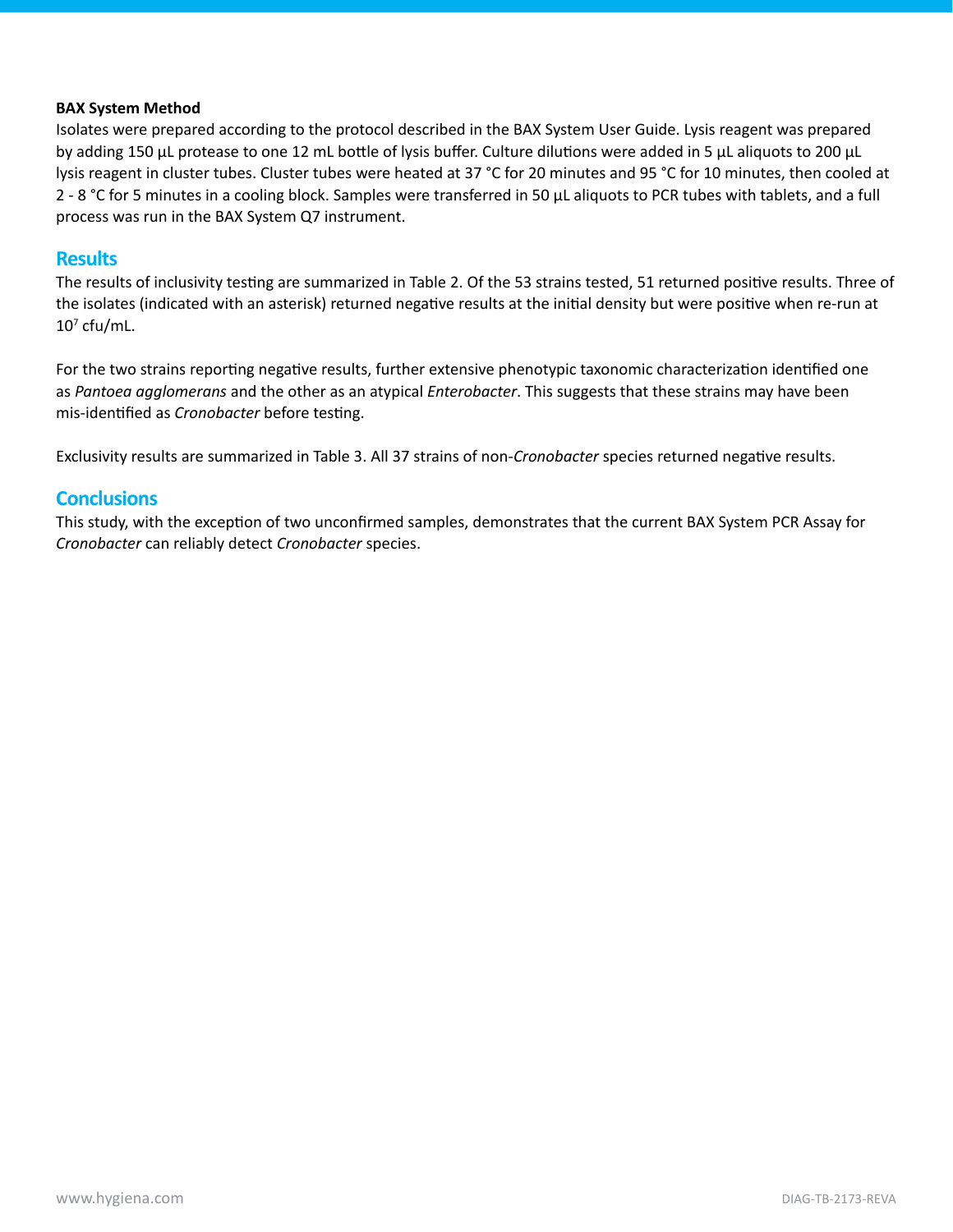## **Table 2: Inclusivity results for** *E. sakazakii* **(***Cronobacter* **species)**

| <b>Strain ID</b>   | <b>Cronobacter</b><br>species (biogroup) | <b>Source</b>            | <b>Result</b> | <b>Strain ID</b>   | <b>Cronobacter</b><br>species (biogroup)   | <b>Source</b>            | <b>Result</b> |
|--------------------|------------------------------------------|--------------------------|---------------|--------------------|--------------------------------------------|--------------------------|---------------|
| <b>ATCC 29544</b>  | C. sakazakii (1)                         | Human<br>(throat)        | POS           | <b>NCTC 9238</b>   | C. sakazakii (1)                           | Human<br>(abdominal pus) | POS           |
| <b>ATCC 12868</b>  | C. sakazakii (1)                         | Unknown                  | POS           | <b>NCTC 9529</b>   | C. genomospecies I<br>(16)                 | Water                    | POS           |
| ATCC 51329         | C. muytjensii (15)                       | Unknown                  | POS           | UCD CFS112         | C. sakazakii (1)                           | Milk powder              | POS           |
| ATCC BAA893        | C. sakazakii (2)                         | Tennessee<br>strain      | POS           | UCD CFS349N        | C. sakazakii (1)                           | Milk powder              | POS           |
| ATCC BAA894        | C. sakazakii (2)                         | Tennessee<br>strain      | POS           | <b>UCD CFS1001</b> | C. sakazakii (2)                           | Milk powder              | POS           |
| CDC 996-77         | C. sakazakii (3)                         | Human<br>(spinal fluid)  | POS           | UCD CFS352N        | C. sakazakii (2)                           | Milk powder              | POS           |
| CDC 407-77         | C. sakazakii (4)                         | Human<br>(sputum)        | POS           | UCD CFS237         | C. dublinensis subsp.<br>Dublinensis (12)  | Milk powder              | <b>NEG</b>    |
| CDC 5960-70        | C. dublinensis<br>subsp. Lactaridi (6)   | Human (blood)            | POS*          | <b>UCD E632</b>    | C. sakazakii (4/2)                         | Food                     | POS           |
| CDC 9369-75        | C. sakazakii (7)                         | Unknown                  | POS           | <b>UCD E265</b>    | C. malonaticus (5)                         | Milk powder              | POS           |
| CDC 1058-77        | C. malonaticus (9)                       | Human<br>(breast abcess) | POS           | <b>UCD E767</b>    | C. sakazakii (1)                           | Milk powder              | POS           |
| CDC 3128-77        | C. sakazakii (11)                        | Human<br>(sputum)        | POS           | <b>UCD E773</b>    | C. sakazakii (1)                           | Milk powder              | POS           |
| CDC 3523-75        | C. muytjensii (15)                       | Human<br>(bone marrow)   | POS           | <b>UCD E786</b>    | C. sakazakii (1)                           | Neonate                  | POS           |
| CDC 289-81         | C. sakazakii (1)                         | Clinical                 | POS           | <b>UCD E770</b>    | C. sakazakii (2)                           | Milk powder              | POS           |
| CDC 1716-77        | C. malonaticus (9)                       | Human (blood)            | POS           | <b>UCD E784</b>    | C. sakazakii (2)                           | Neonate                  | POS           |
| FDA 607            | (not classified)                         | Unknown                  | <b>POS</b>    | <b>UCD E772</b>    | C. malonaticus (5)                         | Milk powder              | <b>POS</b>    |
| HCSC HPB2873       | C. sakazakii (4)                         | Clinical                 | POS           | <b>UCD E766</b>    | C. malonaticus/<br>sakazakii (5/7)         | Milk powder              | POS           |
| HCSC HPB2784       | C. sakazakii (4/3)                       | Clinical                 | POS           | <b>UCD E755</b>    | C. sakazakii (7/2/3)                       | Unknown                  | POS           |
| HCSC HPB2848       | C. sakazakii (8/2)                       | Clinical                 | POS           | <b>UCD E775</b>    | C. sakazakii (13)                          | Milk powder              | POS           |
| HCSC SK90          | C. sakazakii (1)                         | Clinical                 | POS           | <b>UCD E464</b>    | C. dublinensis subsp.<br>Lactaridi (6)     | Milk powder              | POS*          |
| HCSC SK81          | C. sakazakii (1)                         | Human                    | POS           | <b>UCD E515</b>    | C. dublinensis subsp.<br>Lausannensis (10) | Water                    | POS*          |
| <b>ILSI F6-036</b> | C. sakazakii (1)                         | Milk powder              | POS           | <b>UZH 1084</b>    | C. sakazakii (2)                           | Fruit powder             | <b>NEG</b>    |
| <b>ILSI F6-040</b> | C. sakazakii (1)                         | Milk powder              | POS           | <b>UZH 3032</b>    | C. genomospecies<br>1(16)                  | Neonate<br>(meningitis)  | POS           |
| ILSI F6-034        | C. sakazakii (2)                         | Clinical                 | POS           | CDC 9363-75        | C. sakazakii (13)                          | Stool                    | POS           |
| ILSI F6-038        | C. sakazakii (3)                         | Milk powder              | POS           | CDC 4963-71        | C. sakazakii/<br>malonaticus (2/14)        | Stool                    | POS           |
| ILSI F6-043        | C. sakazakii (8)                         | Clinical                 | POS           | CDC 1895-73        | C. malonaticus (14)                        | Human<br>(faeces)        | POS           |
| ILSI F6-029        | C. sakazakii (1)                         | Neonate                  | POS           | <b>RF Es626</b>    | C. sakazakii (8)                           | Rice flour               | POS           |
| ILSI F6-032        | C. sakazakii (2/3)                       | Milk powder              | POS           |                    |                                            |                          |               |